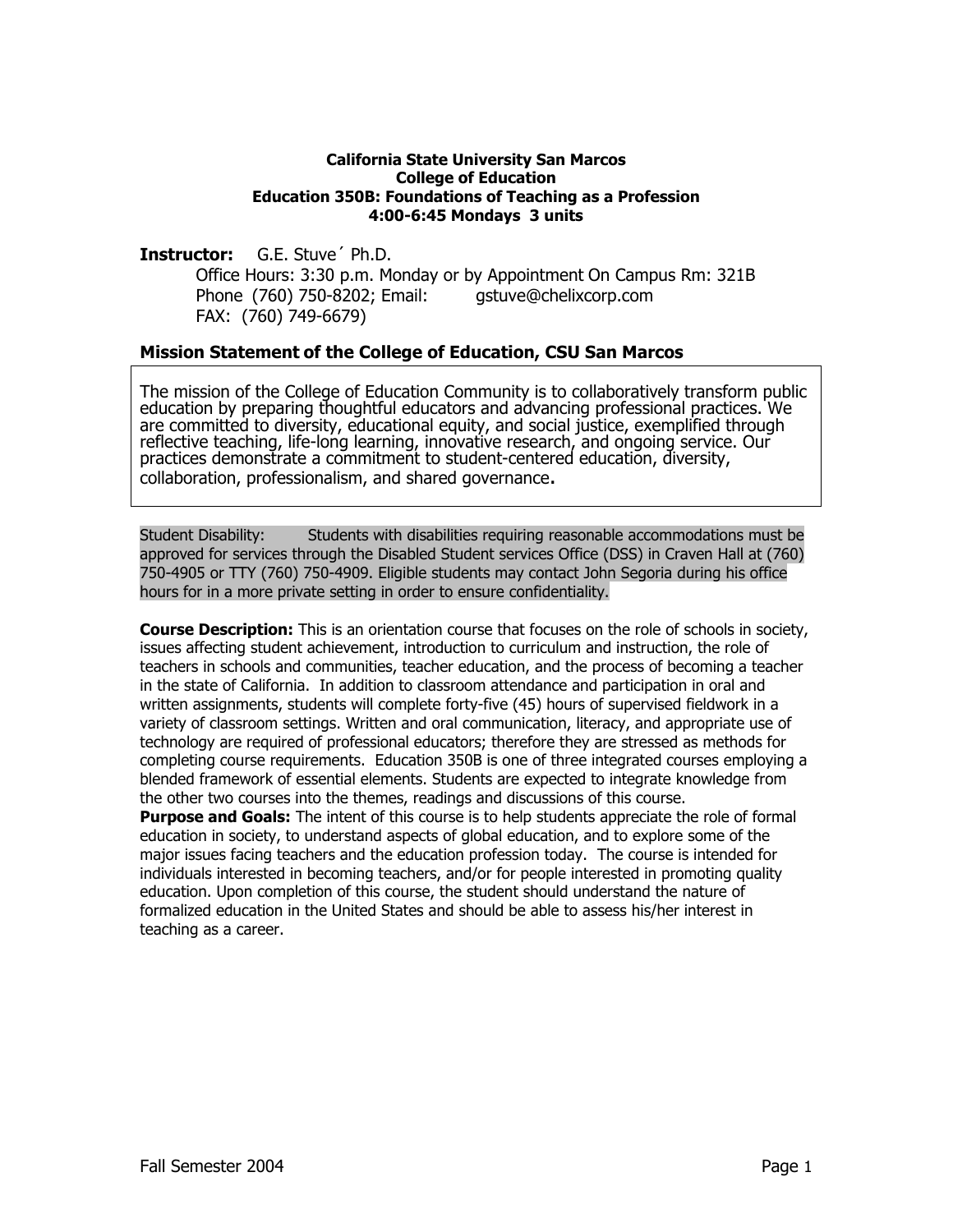### **Major topics include:**

- Understanding the role of schools in society.
- Exploring philosophies and contemporary issues in education.
- Understanding the history, rationale, and legal foundations of inclusive education.
- Understanding the qualifications and credentialing process to teach in California.
- Understanding and appreciating the student as an individual.
- Assessing the roles of teachers in schools and in the education of all children.
- Understanding factors affecting student achievement.
- Understanding critical issues in curriculum and instruction.
- Clarification of motives for choosing teaching as a career.
- Understanding educational reform movements

### **Required Materials:**

 Armstrong D.G. , Henson, H.T. and Savage, T.V. (2005). Teaching Today, Merrill Prentice-Hall (7<sup>th</sup> edition).

Villa, Richard A. and Thousand, Jacqueline S. (1995). Creating an Inclusive School. Alexandria, VA: Association for Supervision and Curriculum Development Selected essays distributed by the instructor including:

 "Laws Related to Special Education that Affect Teachers" by J. Thousand ""Gold Star Junkies" by David Ruenzel

"How Culture Shapes Math Instruction in Japan, Germany and the U.S. by CSU Institute for Educational Reform

Materials on CSU College of Education website-reference EDUC 350

### **Suggested Texts/readings**

Kidder, Tracy (1989). Among Schoolchildren. Boston: Houghton-Mifflin.

Meier, Daniel R. (1997). Learning in Small Moments: Life in an Urban Classroom. New York: Teachers College Press.

Kozol, J. (1991). Savage Inequalities: Children in America's Schools. New York: Harper.

State reports i.e.; "It's Elementary," "Caught in the Middle," "Here they come-Ready or Not," "Second to None," and other works supplied and/or approved by the instructor.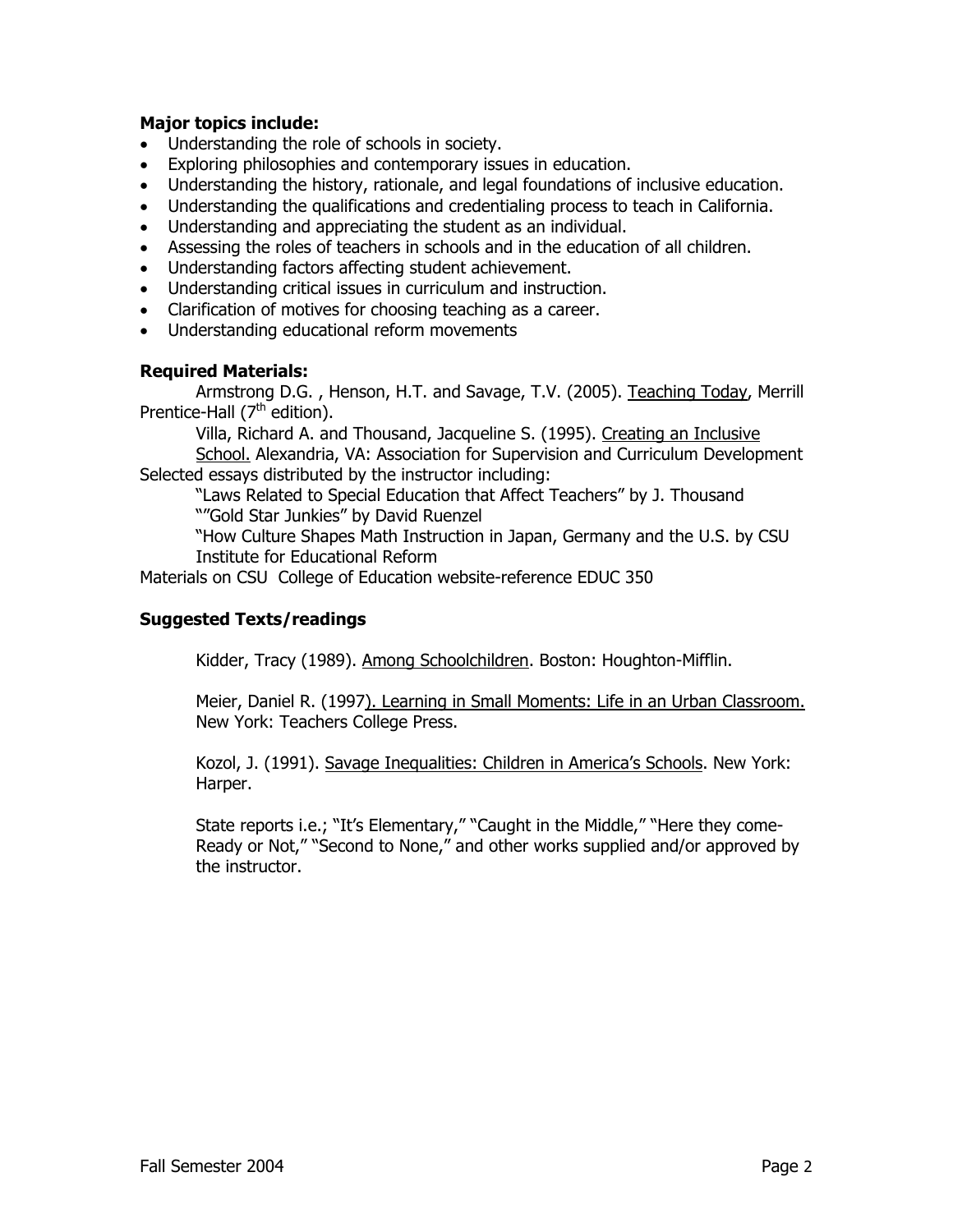### **Course Requirements**

General Expectations: This course is designed for dynamic learning where students take an active part in the learning process. It is therefore essential that students come to class prepared to discuss required readings, submit required assignments, conduct research, lead discussions, and participate in group activities.

**Attendance: The attendance policy of the College of Education (COE): Due to the dynamic and interactive nature of courses in the COE, all students are expected to attend all classes and participate actively. At a minimum, students must attend more than eighty percent of class time, or s/he may not receive a passing grade for the course at the discretion of the instructor. If you miss two class sessions, are late (or leave early) to more than three sessions, you cannot receive a grade of "A". If you miss three class sessions, your highest possible grade is a "C+" Should you have extenuating circumstances, contact the instructor as soon as possible** 

**Fieldwork:** In addition to in-class work, assigned readings, and projects, students will be expected to observe a minimum of 45 hours in public schools. Each student will maintain a journal, documenting interesting observations, analysis and questions generated from observations of classrooms in various educational settings (see guidelines for field experience.) Written reports of these visits and the observation forms **will be submitted on three dates listed on the tentative class schedule**. These reports will be included in determining the final grade. These "field experiences **may be** included in the requirements for admission to the CSUSM Teacher Credential program.

**Reading Logs:** Students are expected to read and keep a log summarizing at least articles selected from magazines, and/or professional journals. The articles chosen should relate to education in general and to the topics mentioned in the text. The instructor will furnish several of the articles. **No readings logs will be accepted after November 13th.** Entries for the log should provide the following:

- title, source, and date of the article, and Log  $#$ -i.e., "Log  $#$  3
- a brief summary of the main points
- personal reflections

You may be asked to share these articles with other students. The logs will be collected and will be reflected in the final grade.

**Teacher Interview:** Students will interview a teacher and write a 3 to 4 page summary of the information learned. **Specific details are included in this syllabus and discussed in the first class.** 

**Technology Assignments**: Students are expected to demonstrate competency in the use of various forms of technology (i.e., word processing, electronic mail, use of the Internet and/or multimedia presentations). Some assignments will require use of the Internet.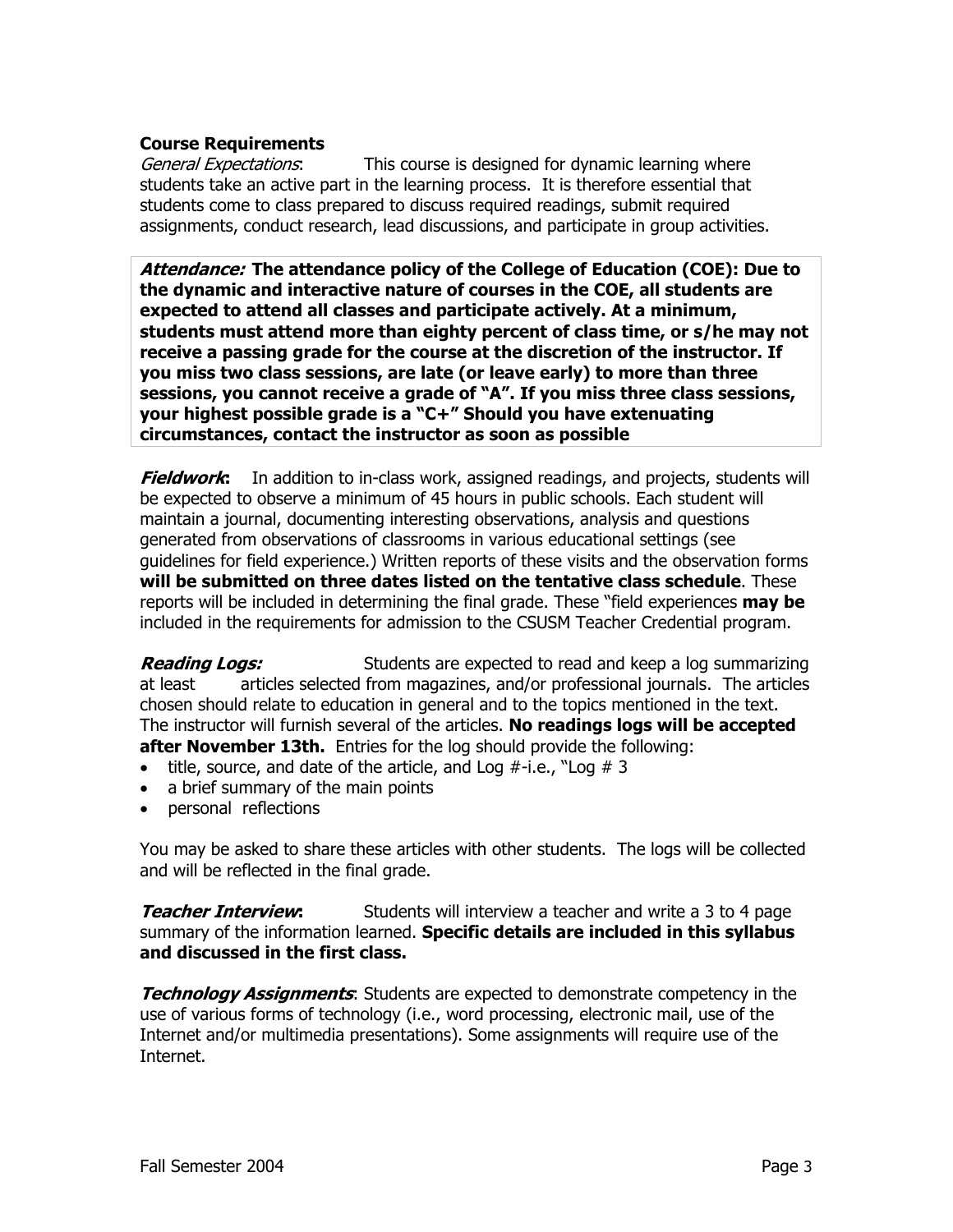**Philosophy Statement** Students will development a philosophy statement. Specific details are included on page 12 and will be discussed in class.

### **Standards of Quality and Effectiveness for Professional Teacher Preparation Programs**

Under new provisions of state law, institutions of higher education are to spell out specific behaviors students will be able to perform after successfully completing a course of study. The behaviors listed below have been adopted for this class.

#### Students successfully completing Education 350:

- are aware of their own personal values and biases and recognize ways in which these values and biases affect the teaching and learning of students.
- resist racism and acts of intolerance.

appropriately manage their professional time spent in teaching responsibilities to ensure that academic goals are met.

- understand and honor legal and professional obligations to protect the privacy, health, and safety of students, families, and other school professionals
- are aware of and act in accordance with ethical considerations
- they model ethical behaviors for students.
- understand and honor all laws relating to professional misconduct and moral fitness.
- know and use principles of universal design to differentiate instruction and develop accommodations and modifications in curriculum, assessment, and instruction in order to ensure that special populations including students with identified disabilities, students with behavior intervention plans, and students considered gifted and talented have access to and actively participate in the general education core curriculum.
- can articulate the rationale for inclusive educational opportunities for all students.
- are familiar with major disability characteristics and strategies for accommodating those differences in the classroom. They know the eligibility criteria for special services (e.g., special education, gifted and talented services
- are familiar with their legal and ethical responsibilities to participate in the Individual Education Program (IEP) process and implement students' IEPs with integrity.
- use pre-referral processes such as the Student Study Team and consultation with general and special education colleagues rather than automatic referral of students to special education or other exceptional services
- collaborate with special educators and other specialized support personnel to plan for, teach, and assess the students with special characteristics for whom they are responsible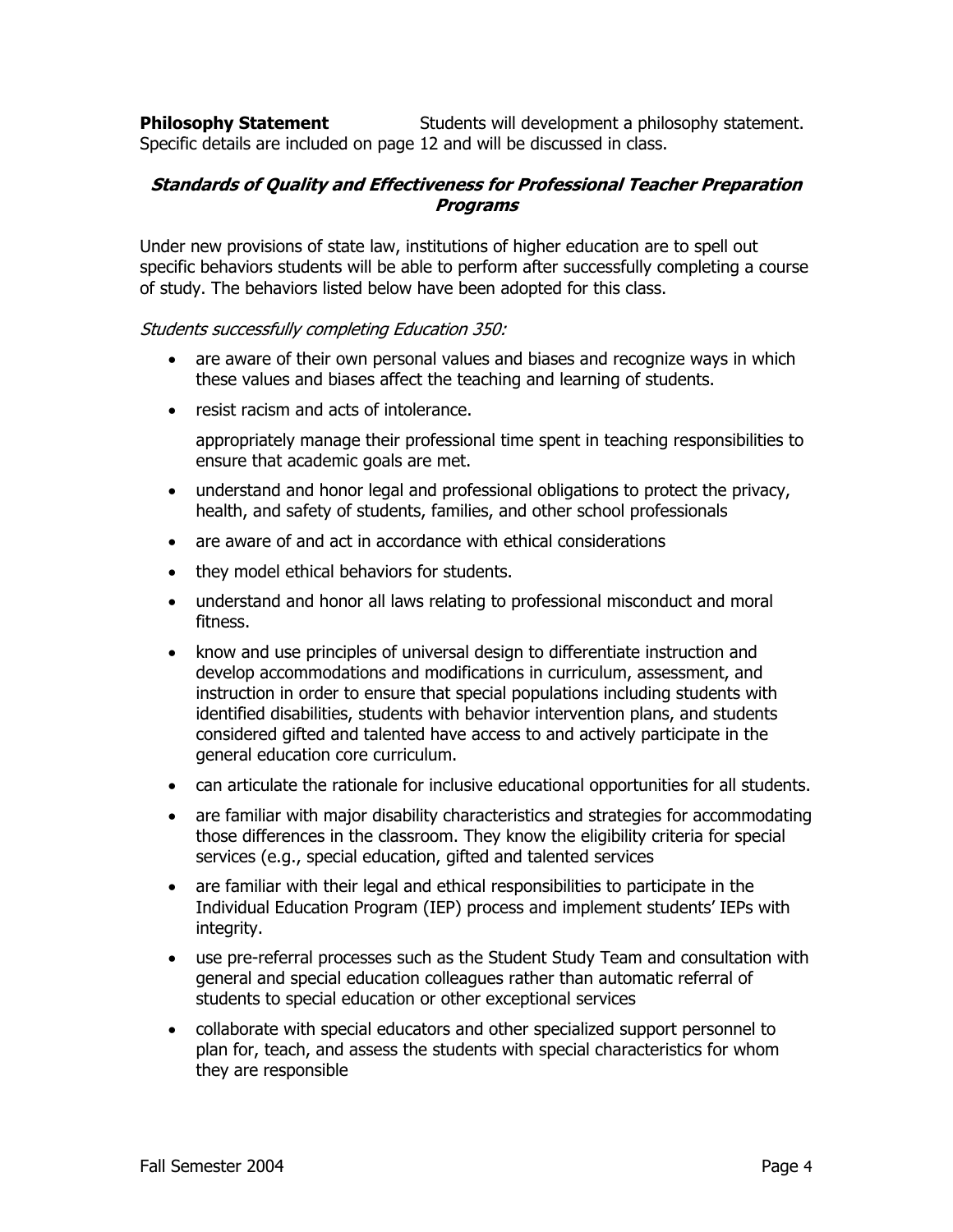• use natural peer supports (e.g., partner learning, peer tutoring, classroom meetings), collaborative teaching and learning methods, and other appropriate materials and technologies (including assistive technologies) to a) create a caring classroom community in which students value one another's differences, b) develop the social competence of and relationships among class members, and c) meet the educational and social/emotional needs of individual students

**Class Assessments/ Grading:** From time to time the instructor may administer short assessments to determine student comprehension of the concepts being presented in class discussions and lectures.

The following point system will be used in determining the final grade:

Attendance and Class Participation (10 points), Teacher Interview (10 points), Reading Logs (20 points), Group Oral Presentation (10 points), Field Experiences (20 points), Philosophy Statement (5 points) Technology Assignments (5 points) Final Exam (20 points).

The total number of points earned out of 100 will determine your final grade.

|    | 100-95 | A-94-90   | B+ 89-86  | B 85-81   | B-80-78 |
|----|--------|-----------|-----------|-----------|---------|
| C+ | 77-73  | $C$ 72-69 | $C-68-65$ | D $64-60$ | F 59-   |

| Reading Logs |              | Class Observations         |       |  |
|--------------|--------------|----------------------------|-------|--|
| Total        | <b>Bonus</b> |                            | Bonus |  |
| 14/15        |              | 15 plus covering all areas | 5     |  |
| 12/13        |              | 13/14                      |       |  |
| 10/11        |              | 11/12                      | 3     |  |
| 8/9          |              | 9/10                       |       |  |
|              |              |                            |       |  |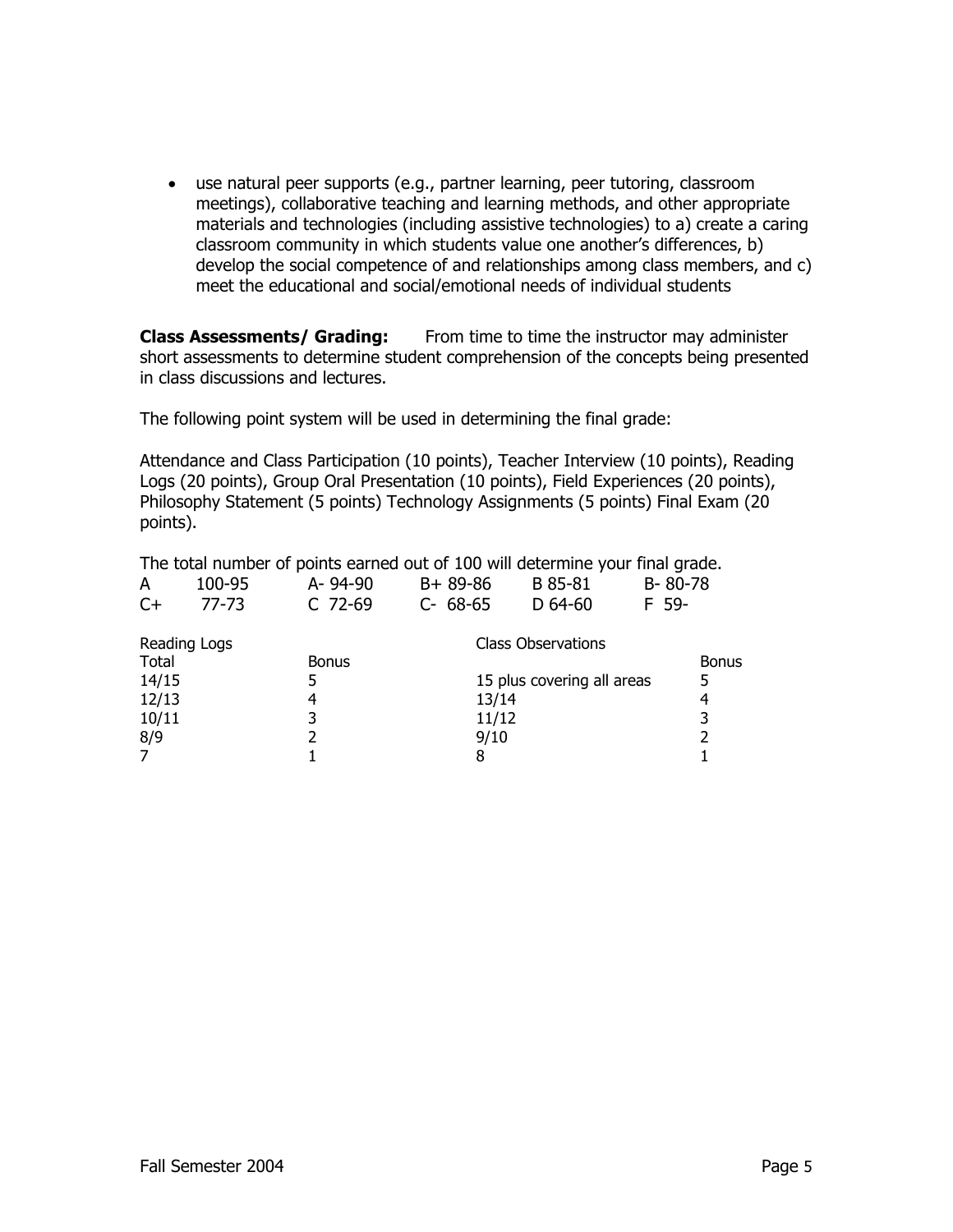Tentative CLASS SCHEDULE (as of 8/1)

| <b>Date</b> | <b>Topic</b>                                                                                                                                                    | <b>For Next Class</b>                                                              |
|-------------|-----------------------------------------------------------------------------------------------------------------------------------------------------------------|------------------------------------------------------------------------------------|
| 8/30        | Course overview, field experience guidelines, class<br>discussion-"Why do you want to become a teacher"<br>Overview of the credentialing process                | Read Teaching<br>Today (TT)<br>Chap. 1& 2.                                         |
| 9/6         | Holiday - no class                                                                                                                                              | Interview a<br>teacher                                                             |
| 9/13        | Discussion: Historical Roots of Education in America                                                                                                            | Text Chap.12 &<br>pg 230-236.                                                      |
|             | Discuss Teacher Interviews-hand in written report of<br>interview                                                                                               | Discuss Focus #1<br>Observations,<br>first journal                                 |
|             |                                                                                                                                                                 | "due                                                                               |
| 9/20        | <b>Fieldwork Discussion Focus#1</b><br>Discuss first journal assignment. Lecture: Teaching in<br>an Age of Change- The influence of Teachers                    | Text Ch.4,5,& 6<br>Focus Grp #1<br>due                                             |
| 9/27        | Exceptional Learners and their needs: school reactions--                                                                                                        | Villa/Thousand                                                                     |
| 10/4        | categorical programs: GATE, Special Education, LEP/NEP<br>(ELL). Title I, etc                                                                                   | Chap 1& 2.<br>* Text Chap. 9 &                                                     |
| 10/11       | Classroom Management, School discipline,<br>suspension/expulsion Start technology assignment                                                                    | Text Chap. 7 & 8<br>Focus Grp #2<br>due                                            |
| 10/18       | Field Experience Discussion Focus #2. Discipline,<br>Curriculum and Instruction                                                                                 | Text Chap. 14                                                                      |
| 10/25       | School Governance, role of the state, county and local<br>school districts. Superintendent, Board power and<br>responsibilities, Teacher Unions- Teacher Ethics | Chap.11<br>$1st$ draft of<br>Philosophy,<br><b>Technology</b><br>assignment<br>due |
| 11/1        | Philosophy, Community Values-Classroom Impact                                                                                                                   | Read Chap. 13<br><b>Philosophy due</b>                                             |
| 11/8        | Learners Rights, major laws impacting school practices<br><b>Educational Philosophies</b>                                                                       | <b>Reading Log</b><br>due                                                          |
| 11/15       | Educational reforms, Standards, assessments NCLB, API                                                                                                           | Text Chap 3<br>"Assessment"                                                        |
| 11/22       | School Finance, developing a budget, income sources,<br>expenditures, block grants etc.,                                                                        | Text Chap.<br>15. Focus Group<br>#3 due                                            |
| 11/29       | Field Experience Discussion Focus #3 -<br>Getting a Job/ The First Year of Teaching                                                                             | Read Chap.9                                                                        |
| 12/6        | Obtain final exam for take-home completion<br>Oral reports                                                                                                      | <b>Turn in Final</b><br>Text Chap. 2.                                              |
| 12/13       | Oral Reports, Wrap Up Activities Final Exam collected                                                                                                           |                                                                                    |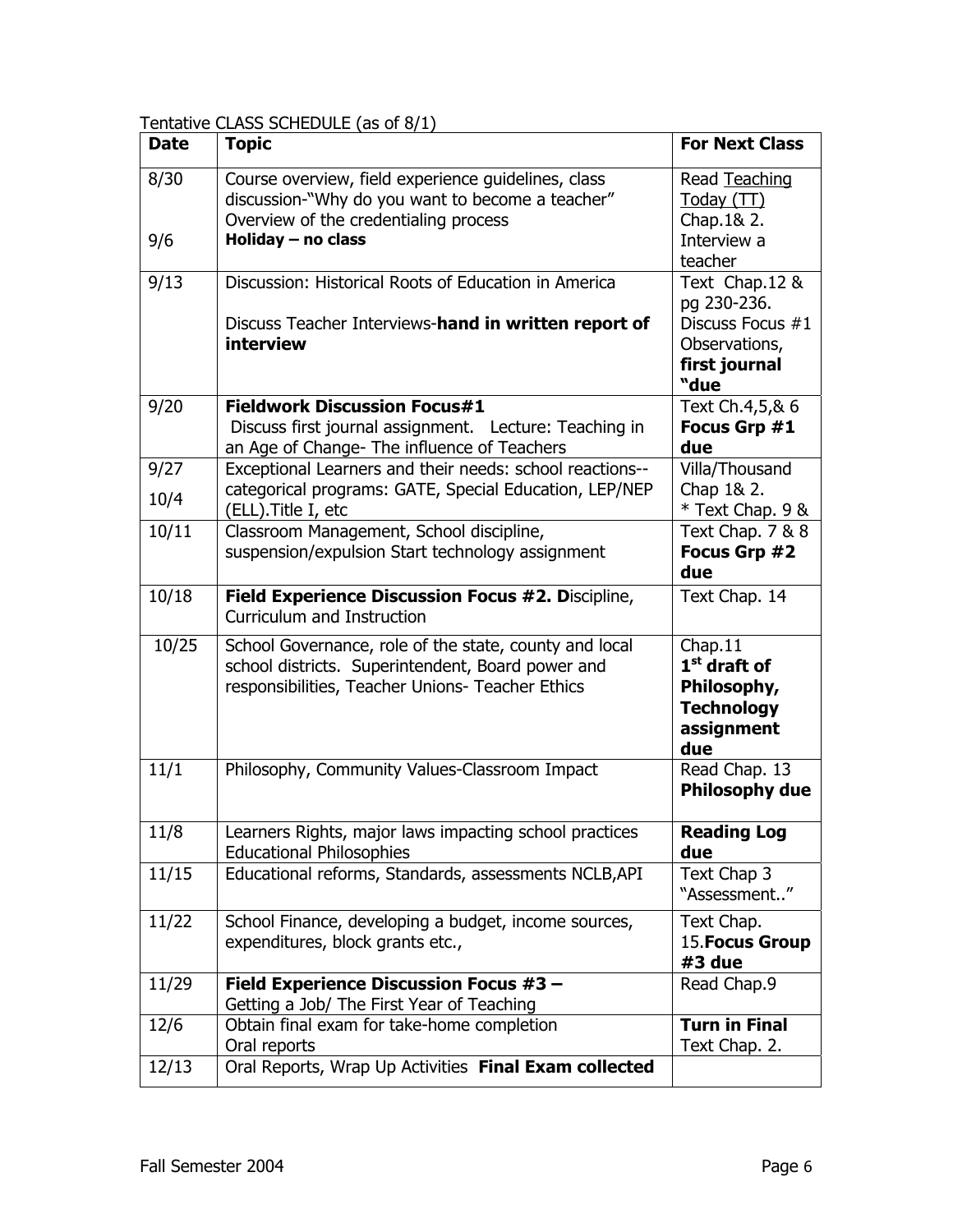Using Technology: Selecting a Community for a Teaching Position

**Each student is to select two communities to research via the Internet. Look for information about a possible teaching position. Choose one community close enough to actually visit and a second one for a community you have not visited.** 

**Step 1. Assuming you were to actually be interested in a teaching position, develop a list of questions regarding the type of information you feel would be important to have in order to make an initial judgment about what it might be like to work in this community and school district.** 

**Step 2. Seek out websites from the communities, school districts, and local schools you have chosen to research. Look for answers to the questions you posed.** 

**Step 3 Print out the website information you found most helpful. (Be selective –don't print everything you find and then attach to #4).** 

**Step 4. Write a summary (one-page minimum) of your hypothesis of what the schools would be like and the general characteristics of its students-based on the information you glean form the various websites you consult.**

| I echnology Assignment Assessment Rudric: |                     |                 |                |  |  |
|-------------------------------------------|---------------------|-----------------|----------------|--|--|
| <b>Criteria</b>                           | Below               | <b>Meets</b>    | <b>Exceeds</b> |  |  |
|                                           | <b>Expectations</b> | <b>Standard</b> |                |  |  |
|                                           | <b>Standard</b>     |                 |                |  |  |
| Questions generated to produce            |                     |                 |                |  |  |
| information on schools/community          |                     |                 |                |  |  |
| <b>Quality of the hypothesis of the</b>   |                     |                 |                |  |  |
| school(s) demographic                     |                     |                 |                |  |  |
| characteristics.                          |                     |                 |                |  |  |
| Inclusion of website materials            |                     |                 |                |  |  |
|                                           |                     |                 |                |  |  |
| hypothesis of original questions          |                     |                 |                |  |  |
|                                           |                     |                 |                |  |  |

Technology Assignment Assessment Rubric:

**Guidelines for Classroom Observations: Education 350**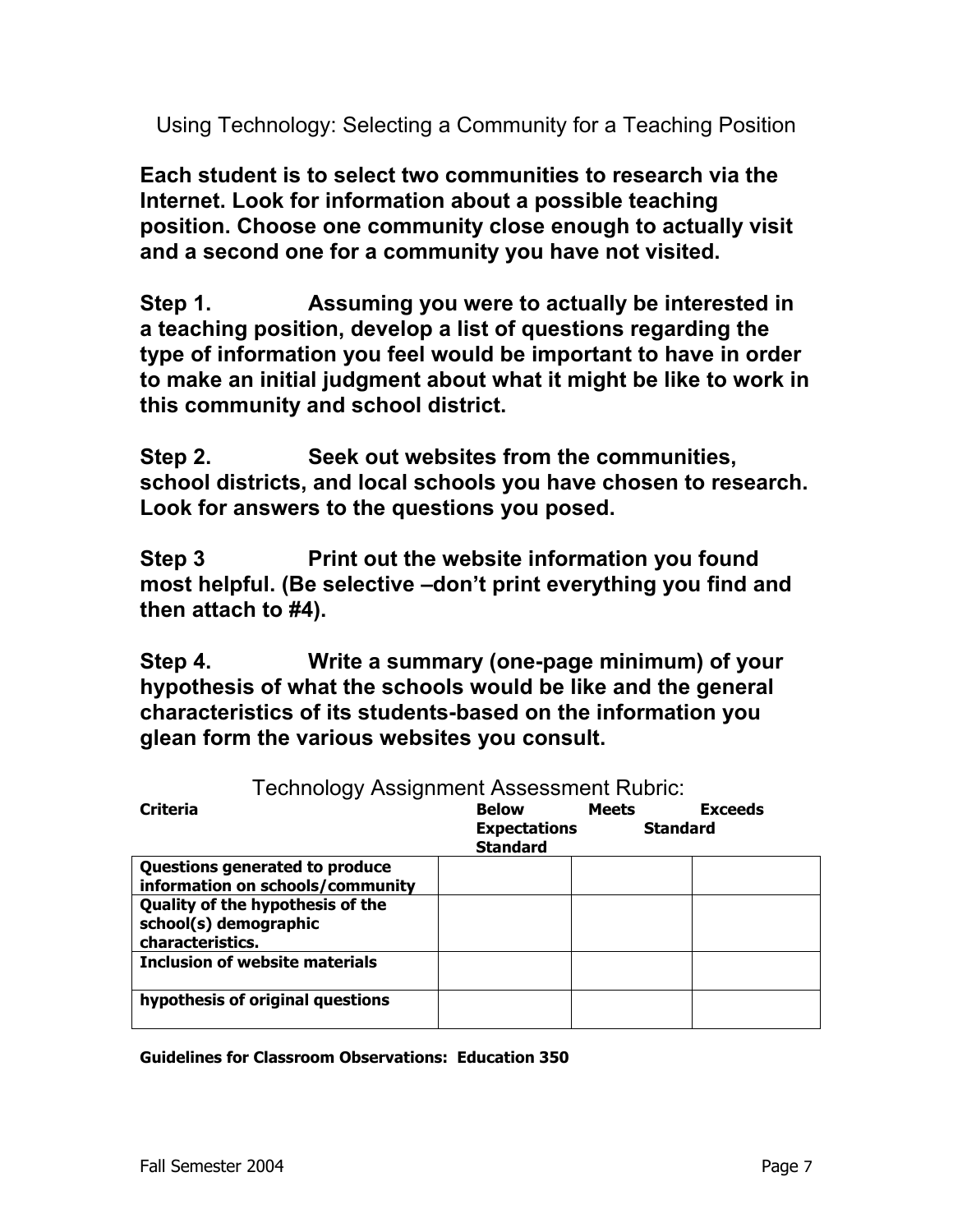Choose the location for your field experience observations early and carefully. Make copies of the introduction letter as you may need one when you meet with the school principal or secretary. I suggest you call ahead and ask for an appointment to observe and explain the purpose of your visit. Plan ahead as it may take a week or more for the school to arrange an observation visit. Depending on the time you have available, you may wish to explain that you would like to observe in several different grades or classroom settings.

You **must** visit the following grade levels/school settings to include in your 45 hours of observation.

Primary classrooms (grades K-3) Upper grades (4-6) Middle school grades (6-8) High school grades (9-12) Special Education (RSP or SDC) \*Bilingual (if available)

Complete **one observation form for each classroom** you visit. Each observation should last at least 30 minutes. Your observations will be collected in three times (dates listed in the classroom schedule). Each group of observations will have a specific focus and you will need to include a general overview highlighting the focus of all the classrooms visited during each observation period.

**Type** your observations on the form provided or create your own using a similar format. All observation entries should include the following information:

- Your name
- ❖ School Name
- Type of classroom (grade or subject)
- Date and number of minutes you observed
- Adults and students in the room
- $\triangleleft$  Assumption/expectations you have prior to the observations
- Analysis of the observation-try to compare what you saw with class discussions or readings and your reaction/opinion to what you observed
- $\cdot \cdot$  Include any questions you might like to ask the teacher. You don't have to ask them- I just want to know what you are thinking.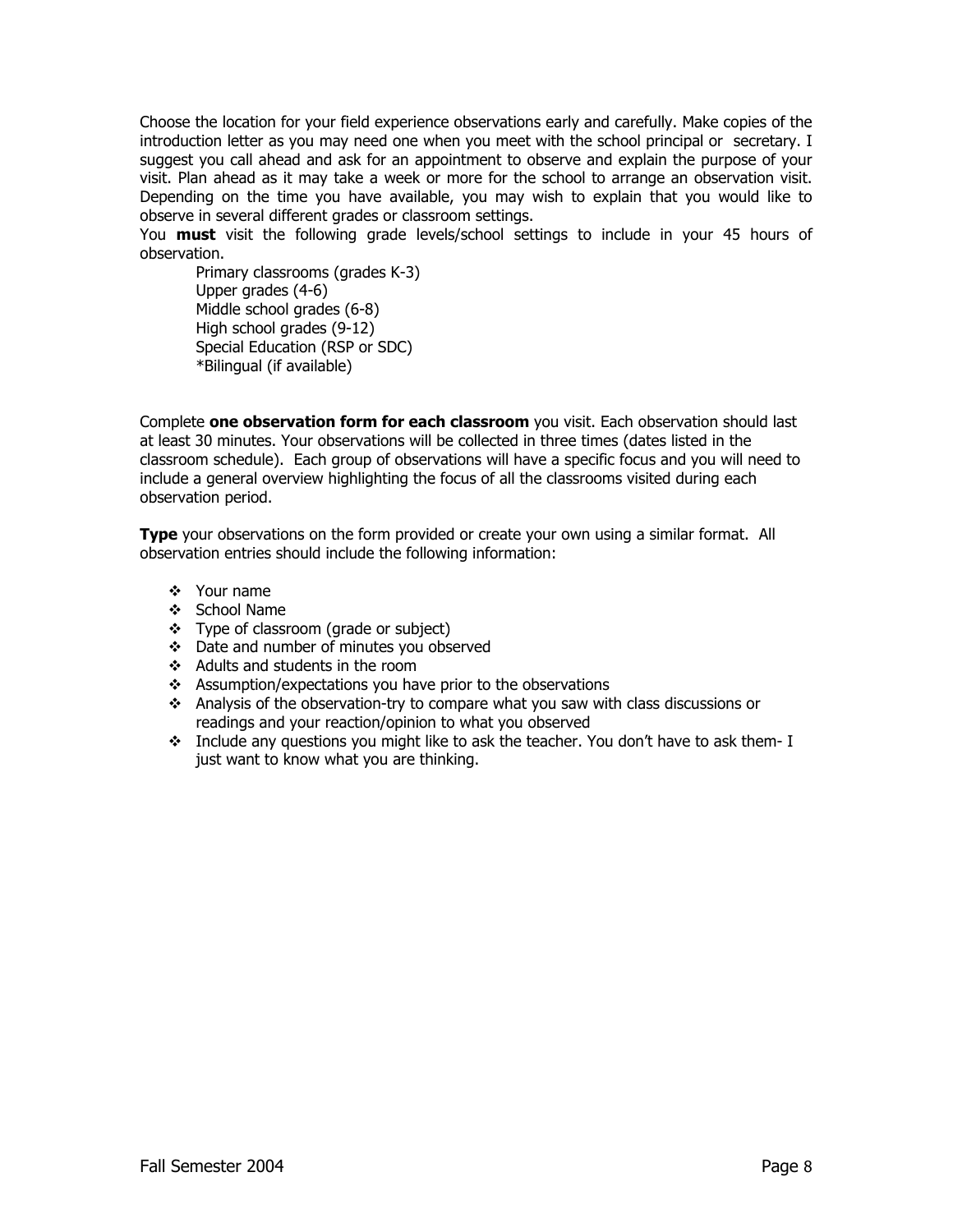#### Focus of Observations

#### **Group #1 Focus**

- A. **Room Arrangement** (physical layout): Does the desk or table arrangement support or detract from the delivery of instruction? Can all students see the board? Can the teacher move easily about the room?
- B. **Classroom rules and procedures**: Are rules posted? Who generated the rules? Do you see evidence that they are enforced? Consistently? Do students seem to know what is expected of them?
- C. **Classroom Diversity** Do you see evidence of diversity; in ability, ethnicity, linguistic background, special needs or socioeconomic status? Do you notice the teacher responding to all students equally? How do students respond/relate to this diversity?
- D. **Students:** Do students appear ready to learn? Do you sense positive interactions with other learners both in the classroom or outside?
- E. **School/class Climate:** Were you able to observe students on the school playground or outside of class? Do you feel this school/classroom is a friendly and learning atmosphere? How do adults outside of class respond to students?

#### **Group #2 Focus**

- F. **Classroom Management:** Was the teacher able to get compliance from the students in the area of behavior? What techniques did you observe used to control the behavior of students? Did you see evidence that the students understand the expectations? Was the teacher consistent in discipline used?
- G. **Communication:** Observe the clarity of instructions. Do students seem to understand what they are to do? Does the teacher use several forms of communication i.e., visual, oral etc?
- H. **Variety of Instruction:** Does the teacher use a variety of teaching techniqueslecture, small groups and/or hands-on activities?

#### **Group #3 Focus**

- I. **Planning for instruction:** Did you see any evidence of a lesson plan? Were the materials organized and ready for use at the proper time?
- J. **Flexibility:** Did you notice evidence of flexibility in teacher behavior? Were there "teachable moments" that the teacher used to make a point? Did the teacher make use of or build upon student responses to make an instructional point?
- K. **Evaluation techniques:** How does the teacher know if the objectives of the lesson are being met? What documentation is maintained? Did you see evidence that instruction is revised or individualized based upon the evaluations used?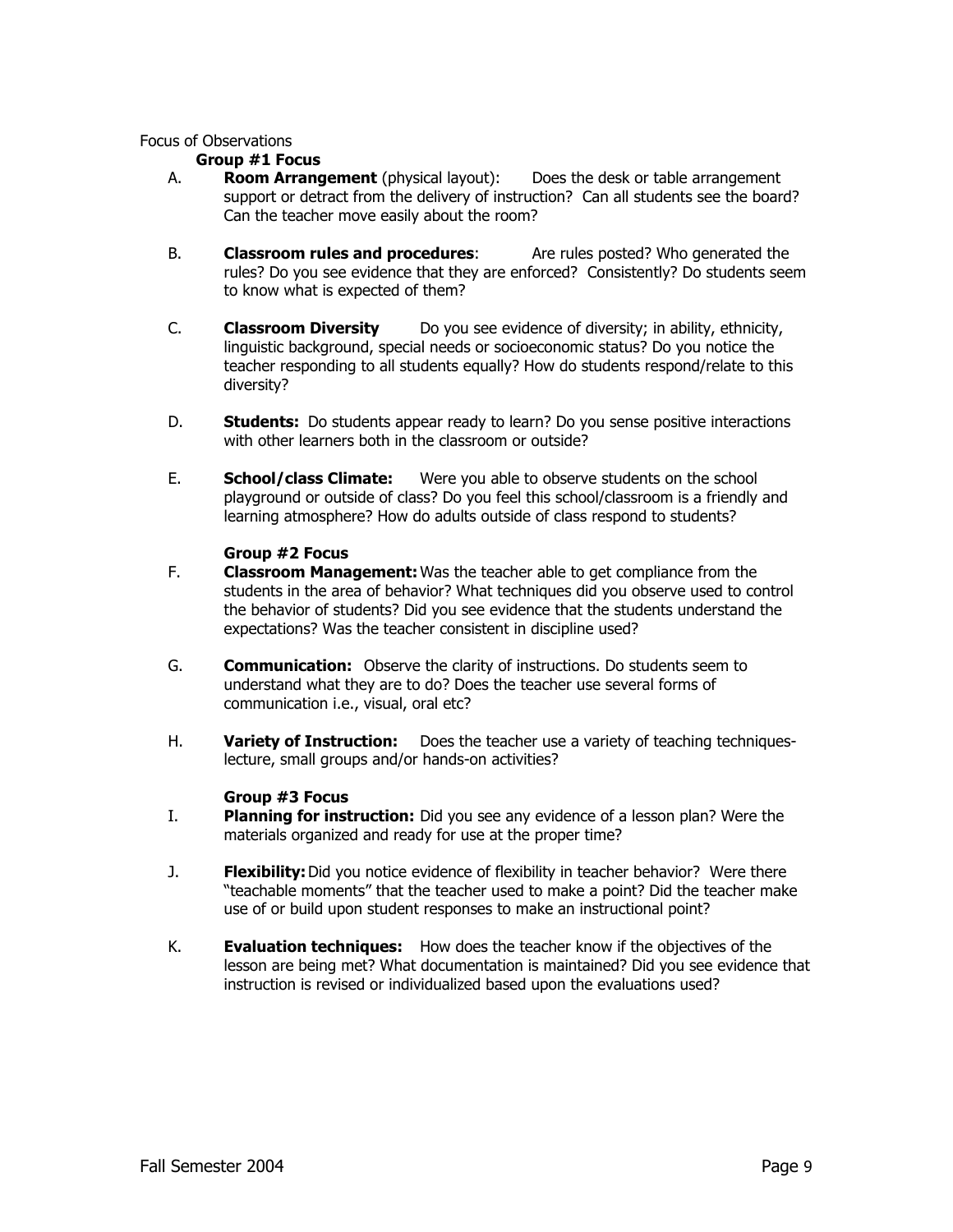## EDUCATION 350 Foundations of Teaching as a Profession **Teacher Interview**

In this assignment you will interview a teacher and **write a 3 to 4 page summary** of what you learned. Your purpose is to render a sketch of the teacher as a person with a distinct philosophy and who uses specific classroom behaviors shaped by their experience. I suggest you select someone who has been teaching for at least five years at a public elementary, middle or high school.

#### **Suggested questions**:

- "Why did you choose to enter teaching as a career? How attractive was this profession at the time you entered? Did you consider other career paths? Do you have any regrets for selecting this career?"
- "Describe your professional education training? How helpful was it in preparing how to teach? How long did it take for you to be comfortable with your teaching?"
- "How would you define "teaching?" Do you have a particular educational philosophy that describes your main teaching style?"
- "Have you made any career moves since you started teaching-i.e., different grades, schools, school districts, etc.?"
- "What have been the major joys you have experienced---frustrations? What changes in your school or in the profession would be necessary for you to experience more joys and fewer frustrations?"
- "How do you learn about the individual differences in the lives and experiences of your students? Have you experienced any "cultural shock" in working with students whose background is different from your own? What accommodations (if any) have you made to work more effectively with different types of students?"
- "Do you have some favorite memories from classroom experiences? Do you tend to remember specific students?"
- What changes have you noticed in the profession since you started? How do you feel about these changes?
- "Is there anything else that I should have asked to help prepare me for a career in teaching?"

#### **Analysis:**

After collecting your information, think about what you have learned about this teacher and teaching in general. Focus on a few themes that best characterize what you have heard. Don't try to be all-inclusive in your written analysis. Consider what this information means to you as you prepare myself to work with students-especially those that come from a background different from yourself. Please protect the teacher's confidentiality by using a pseudonym and masking other details.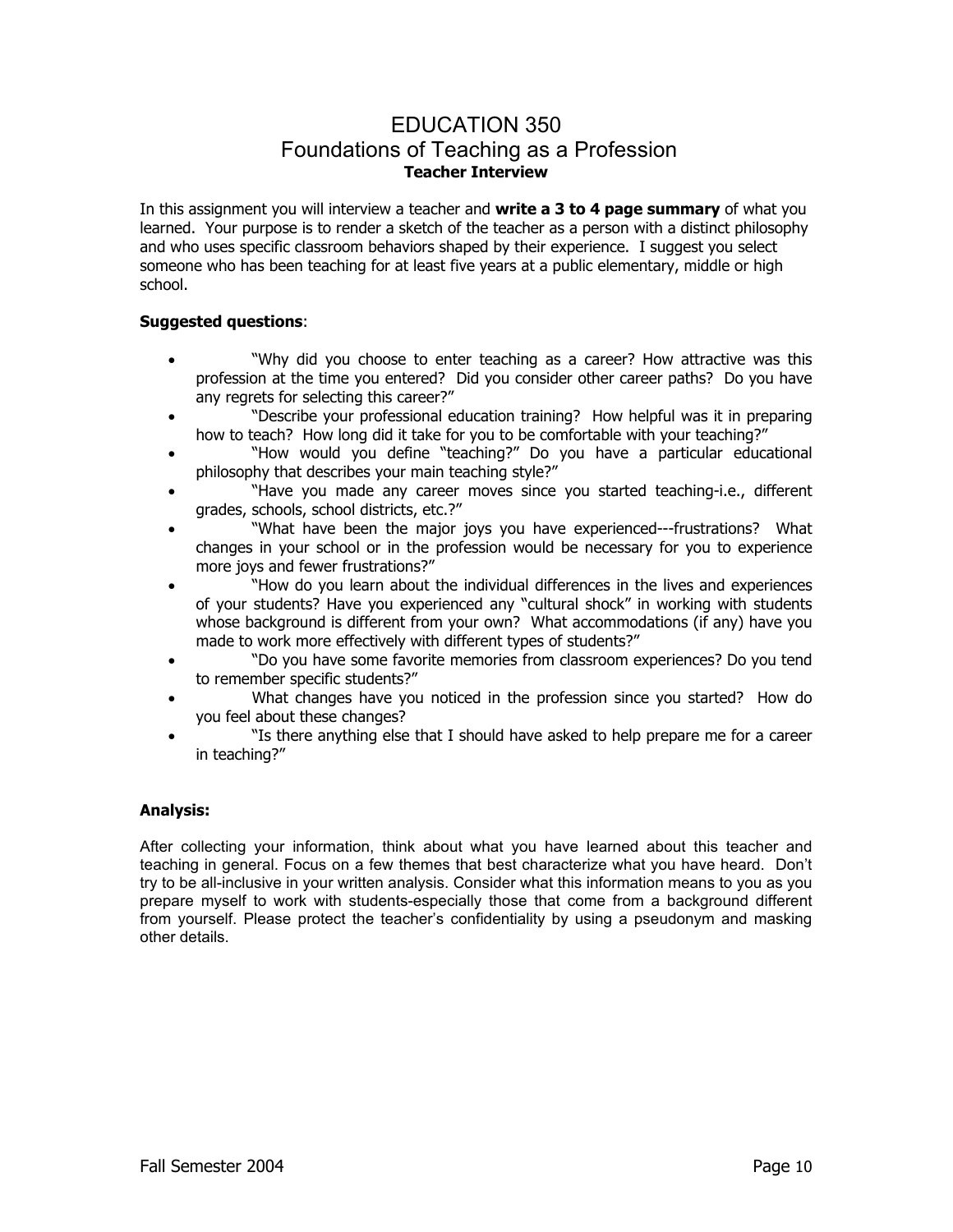# **Scoring Guide for Reading Logs and Other Writing**

# **Assignments (Teacher Interview)**

Writing logs for journals are scored on a 1 to 3 scale with "3" being the highest mark. Other writing assignments are generally marked on a ten-point scale as follows:

# **Excellent (3) 9/10 for other writing assignments**

- $\triangleright$  Follows requested format (including: title, source, and date of publication, short summary, and personal reflections for reading logs.
- $\triangleright$  Provides concrete details of the article/interview.
- $\triangleright$  Insightful commentary using personal viewpoints.
- $\triangleright$  Presents clear and logical organization of thoughts.
- $\triangleright$  Have very few, if any, mechanical errors.
- $\triangleright$  Holds interest-is interesting to read.
- $\triangleright$  Uses a sophisticated vocabulary.

# **Very Strong (2) 7/8 for other assignments**

- $\triangleright$  Follows requested format (including: title, source, date of publication,
- $\triangleright$  Short summary, and personal reflections for reading logs)
- $\triangleright$  Provides concrete details of article/interview.
- $\triangleright$  Includes personal viewpoints
- $\triangleright$  Good organization
- $\triangleright$  Has a few mechanical errors
- $\triangleright$  Holds interest-is interesting to read.
- $\triangleright$  Some sentence variety

# **Meets the Standard (1) 5/6 for other assignments**

- ¾ Follows some of the requested format including: title, source, and date of publication, short summary, and personal reflections.
- $\triangleright$  Provides a few concrete details
- $\triangleright$  Adequate summary of the article.
- $\triangleright$  Organization hard to follow
- $\triangleright$  Many mechanical errors
- $\triangleright$  Hard to Read
- $\triangleright$  Little sentence variety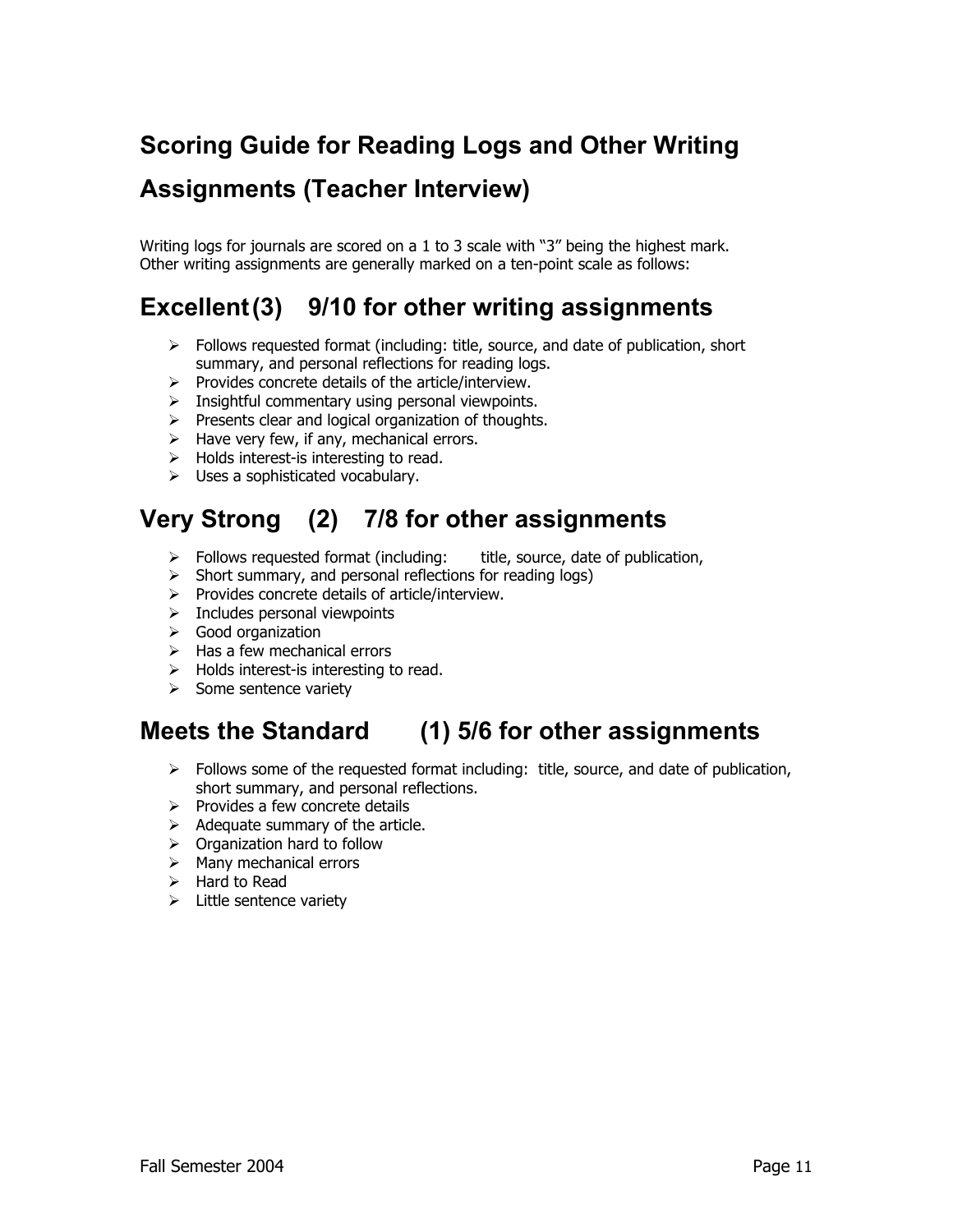#### **Personal Philosophy of Teaching, Learning and Schooling**

The purpose of this assignment is to articulate your emerging beliefs about teaching, learning and schooling. The paper should be 3 to 4 pages (double-spaced). A rough draft is due for peer review at the last class before Spring Break.

Rather than simply responding to a series of questions, you should organize your thoughts in a fashion that makes sense to you. Identify some themes or an approach to teaching that expresses your beliefs as they have evolved this semester. Work to articulate these beliefs so that your reader will be able to form a picture of the teacher you hope to become. You might think of your audience as the hiring committee of a school district. You want your audience to connect your name and face with a distinct set of beliefs. You need to compose your own approach to this assignment. Listed below is a set of questions that you might wish to address but you need to compose your own approach to this assignment.

Please notice that the assignment contains three interrelated concepts: teaching, learning and schooling.

**First,** what is teaching? (What are the purposes of teaching? Is the teacher the source of knowledge? Is teaching a one-way or two-way venture? How will you decide what to teach? Do you consider yourself a teacher of students or of content, or both? Is teaching better described as a set of skills and knowledge, or as a set of values and attitudes? What it about teaching that you most look forward to, and cause you most concern?)

**Second**, what is learning? (What is knowledge" If you teach and students don't learn-whose problem is that? When will you know that students have learned something? Are student's empty vessels into which you will pour knowledge? What does learning mean for students of different abilities, ethnicities or gender? Do all student need to learn the same thing?)

**Finally**, what is schooling? (What are schools for? How is schooling in a democracy different from schooling in a totalitarian state? What responsibilities do you have as an employee of the public, and what might be your approach when you disagree with public policy? How about when you disagree with parents?)

#### **Criteria for evaluation:**

Exemplary papers are characterized by:

- Organization of presentation of ideas
- Comprehensiveness (addresses teaching, learning and schooling) Appropriate examples of beliefs
- Integration of coursework readings, discussions and/or observations
- Written expression ( grammar, syntax, spelling, etc)